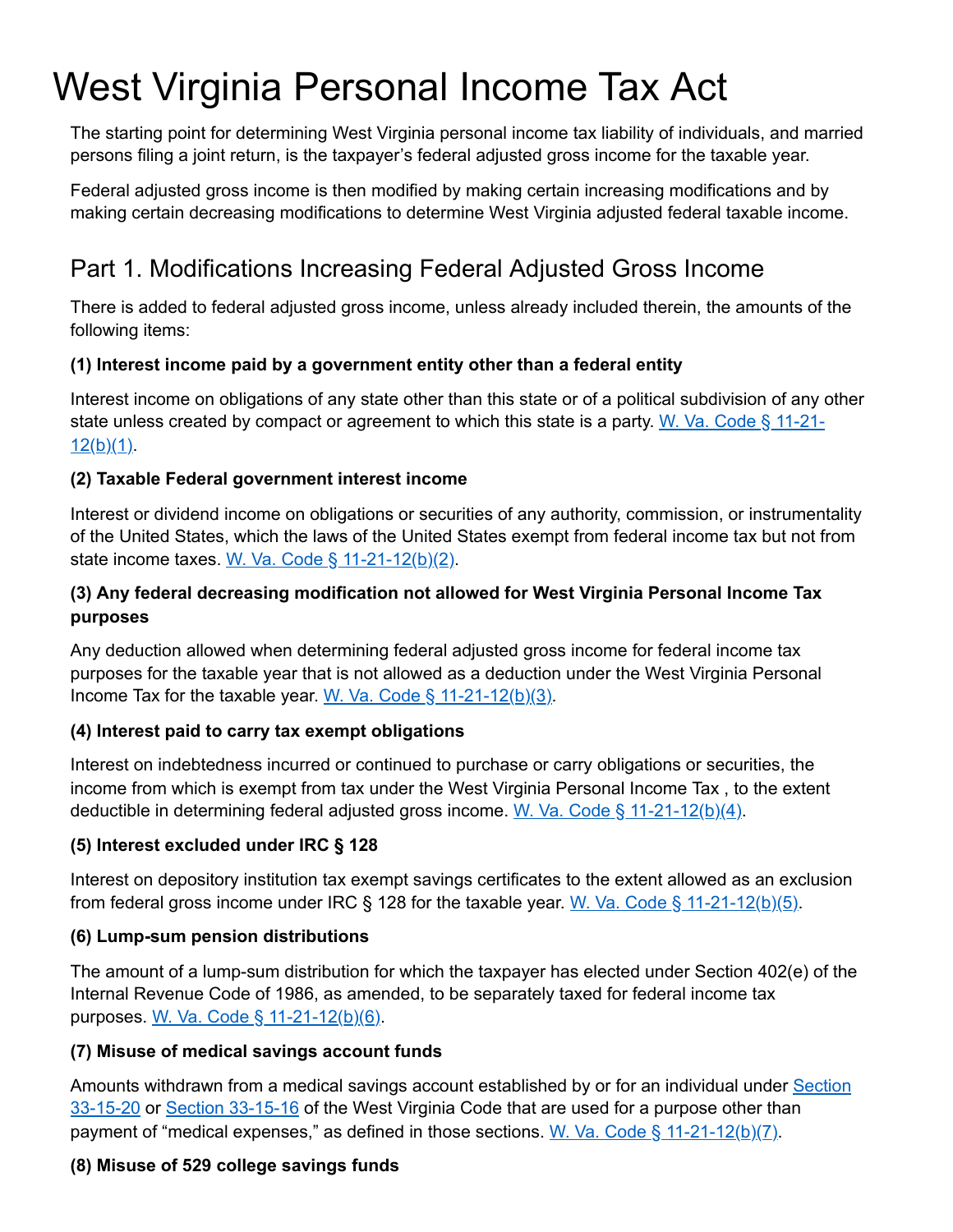Unless already included in federal adjusted gross income for the taxable year, there shall be added to federal adjusted gross income any amount previously deducted from federal adjusted gross income under [Section 11-21-12a](http://www.wvlegislature.gov/wvcode/ChapterEntire.cfm?chap=11&art=21§ion=12) for amounts deposited into a prepaid tuition contract or other college savings plan administered by the board of trustees of the college prepaid tuition and savings program, pursuant to **[Article 30, Chapter 18](http://www.wvlegislature.gov/wvcode/code.cfm?chap=18&art=30)** of the Code, and subsequently withdrawn from the prepaid tuition contract or other college savings plan, and used for purposes other than those qualified expenses authorized by I.R.C. §529. [W. Va. Code § 11-21-12\(f\).](http://www.wvlegislature.gov/wvcode/ChapterEntire.cfm?chap=11&art=21§ion=12)

#### **(9) IRC § 199 domestic manufacturing deduction modification**

Unless already included in federal adjusted gross income for the taxable year, there shall be added to federal taxable income the amount deducted under IRC § 199, when determining federal adjusted gross income for the taxable year for federal income tax purposes. [Section 11-21-12g\(a\).](http://www.wvlegislature.gov/wvcode/ChapterEntire.cfm?chap=11&art=21§ion=12)

# **(10) Distributive share add-back for IRC § 199 deduction**

When taxpayer's federal adjusted gross income includes distributive share of income, gain or loss of a partnership, limited liability company, electing small business corporation, or other entity treated as a partnership for federal income tax purposes, and when taxpayer's distributive share for the taxable year includes a deduction, or portion of a deduction computed under IRC § 199 for the taxable year, then in addition to amounts added to federal adjusted gross income, unless already included therein, the amount computed under IRC § 199 that flows through to the taxpayer for federal income tax purposes for the taxable year shall be added to federal adjusted gross income.

Taxpayer must file with the annual [West Virginia Personal Income Tax Return](https://tax.wv.gov/Individuals/Pages/Individuals.aspx), a copy of all schedules K-1 received showing allocation of a Section 199 deduction and such other information as the Tax Commissioner may require.

# Part 2: Modifications Reducing Federal Adjusted Gross Income

There is subtracted from federal adjusted gross income the following amounts, to the extent included in federal adjusted gross income:

# **(1) Federal interest income**

Interest income on obligations of the United States and its possessions to the extent includable in [gross income for federal income tax purposes that is exempt from state taxation.](http://www.wvlegislature.gov/wvcode/ChapterEntire.cfm?chap=11&art=21§ion=12) W. Va. Code § 11-21- $12(c)(1)$ .

#### **(2) Interest paid by certain government entities**

Interest or dividend income on obligations or securities of any authority, commission, or instrumentality of the United States or of the State of West Virginia to the extent includable in gross income for federal income tax purposes but exempt from state income taxes under the laws of the United States or of the State of West Virginia, including federal interest or dividends paid to shareholders of a regulated investment company, under IRC § 852. W. Va. Code §  $11-21-12(c)(2)$ .

## **(3) Federal adjusted gross income that is not adjusted gross income for West Virginia personal income tax purposes**

The amount included in federal adjusted gross income for federal income tax purposes for the taxable year that is not included in federal adjusted gross income under the West Virginia Personal Income Tax for the taxable year. W. Va. Code  $\S$  11-21-12(c)(3).

# **(4) Income tax refunds or credits**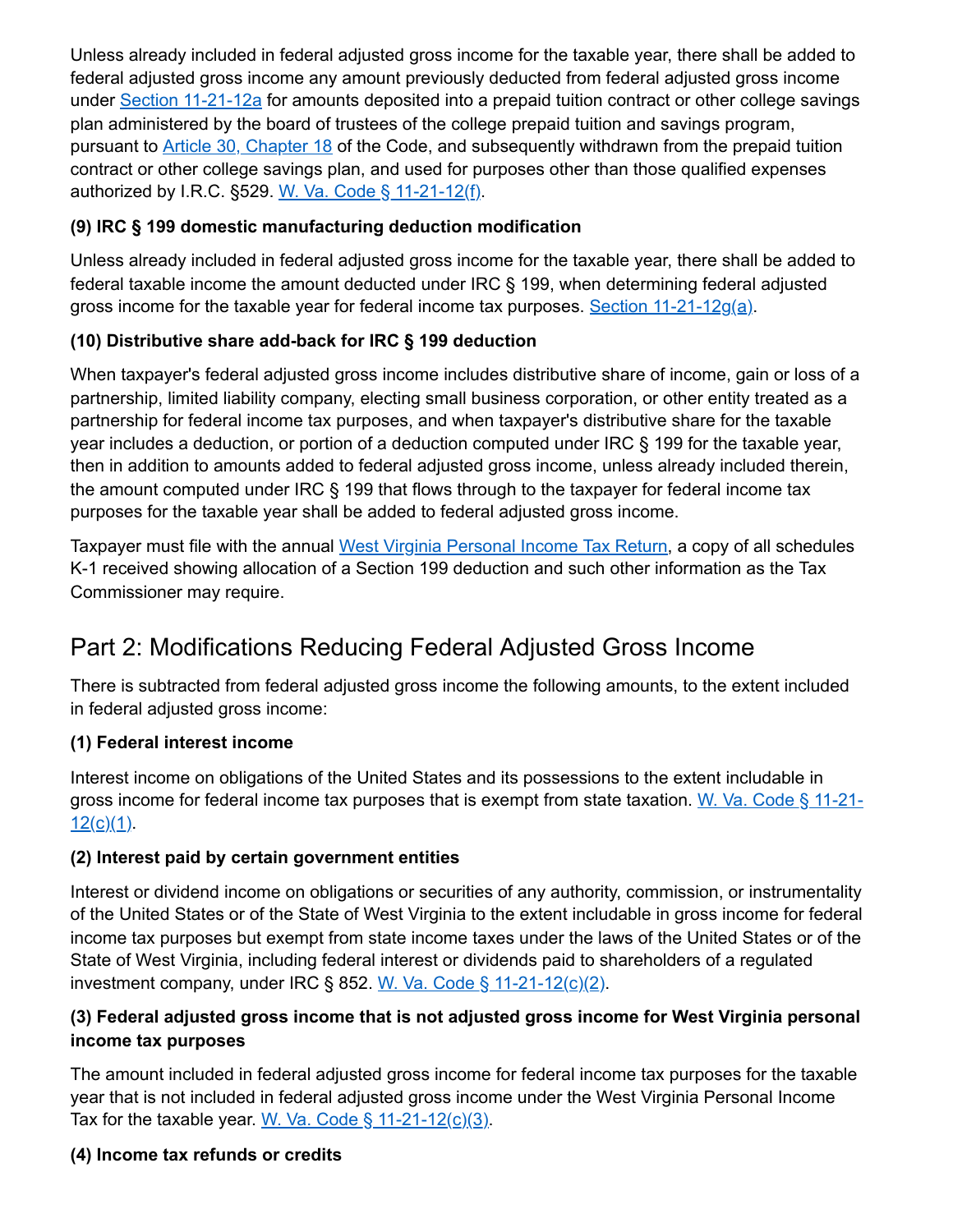The amount of any refund or credit for overpayment of income taxes imposed by this state, or any other taxing jurisdiction, to the extent properly included in gross income for federal income tax purposes. [W. Va. Code § 11-21-12\(c\)\(4\).](http://www.wvlegislature.gov/wvcode/ChapterEntire.cfm?chap=11&art=21§ion=12)

#### **(5) Certain West Virginia employee retirement benefits**

The first \$2,000 of annuities, retirement allowances, returns of contributions and any other benefit, including survivorship benefits, received under the West Virginia Public Employees Retirement System, and the West Virginia State Teachers Retirement System, including any survivorship annuities [derived therefrom, to the extent includable in gross income for federal income tax purposes.](http://www.wvlegislature.gov/wvcode/ChapterEntire.cfm?chap=11&art=21§ion=12) W. Va. Code  $\S$  11-21-12(c)(5).

#### **(6) Certain Federal government retirement benefits**

The first \$2,000 of benefits received under any federal retirement system to which 4 U.S.C. §111 applies. [W. Va. Code § 11-21-12\(c\)\(5\)](http://www.wvlegislature.gov/wvcode/ChapterEntire.cfm?chap=11&art=21§ion=12).

#### **(7) Certain retirement benefits received under a defined pension plan that prematurely terminates**

Any person who retires under an employer-provided defined benefit pension plan that terminates prior to or after the retirement of that person and the pension plan is covered by a guarantor whose maximum benefit guarantee is less than the maximum benefit to which the retiree was entitled had the plan not terminated may subtract annually from his or her federal adjusted income a sum equal to the difference in the amount of the maximum annual pension benefit the person would have received for such tax year had the plan not terminated and the maximum annual pension benefit actually received from the guarantor under a benefit guarantee plan.

However, if the Tax Commissioner determines that this adjustment reduces the revenues of the State by \$2 million or more in any one year, then the Tax Commissioner is required to reduce the percentage of the reduction to a level at which the Commissioner believes will reduce the cost of the adjustment to \$2 million for the next year. This adjustment is effective for tax years beginning on January 1,2020, and terminates for taxable years on and after January 1,2023, unless the Legislature extends this decreasing modification. [W. Va. Code § 11-21-12\(d\).](http://www.wvlegislature.gov/wvcode/ChapterEntire.cfm?chap=11&art=21§ion=12)

#### **(8) Certain West Virginia municipal police and firemen retiree benefits**

Retirement income received in the form of pensions and annuities under any West Virginia municipal police retirement system, West Virginia municipal firemen's retirement system or the West Virginia State Police Death, Disability and Retirement Fund, the West Virginia State Police Retirement System or the West Virginia Deputy Sheriff Retirement System, including any survivorship annuities derived from any of these programs, to the extent includable in gross income for federal income tax purposes. [W. Va. Code § 11-21-12\(c\)\(6\).](http://www.wvlegislature.gov/wvcode/ChapterEntire.cfm?chap=11&art=21§ion=12)

In general, West Virginia municipal police and firemen participate in the West Virginia Public Employees Retirement System and their retirement benefits are treated under [paragraph \(5\)](http://www.wvlegislature.gov/wvcode/ChapterEntire.cfm?chap=11&art=21§ion=12), above.

Prior to creation of the West Virginia Public Employees Retirement System in 1961, a number of West Virginia municipalities created pension plans for policemen and firemen employee by the municipality. Retirees from these separate retirement plans are not eligible for the decreasing modification discussed in [paragraph \(5\)](http://www.wvlegislature.gov/wvcode/ChapterEntire.cfm?chap=11&art=21§ion=12) of this part.

#### **(9) Military retirement benefits**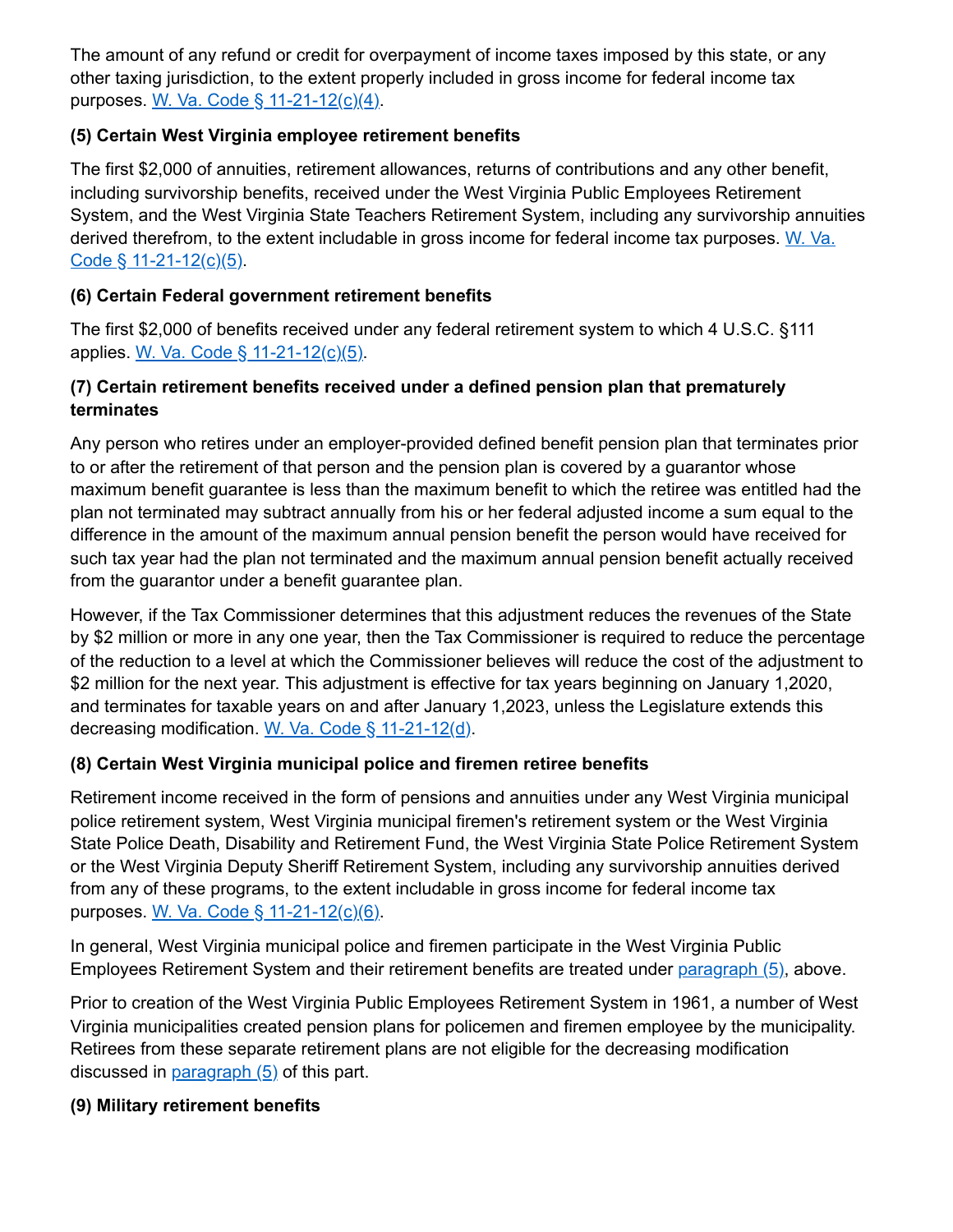For taxable years beginning after December 31, 2018, retirement income from the uniformed services, including the Army, Navy, Marines, Air Force, Coast Guard, Public Health Service, National Oceanic Atmospheric Administration, reserves, and National Guard, paid by the United States or by this state after December 31, 2018, including any survivorship annuities, to the extent included in federal adjusted gross income for the taxable year W. Va. Code  $\S$  11-21-12(c)(7).

## **(10) Social Security Income Decreasing Modification**

(A) For taxable years beginning on and after January 1, 2020, 35 percent of the amount of social security benefits received pursuant to Title 42 U.S.C., Chapter 7, including, but not limited to, social security benefits paid by the Social Security Administration as Old Age, Survivors and Disability Insurance Benefits as provided in §42 U.S.C. 401 et. seq. or as Supplemental Security Income for the Aged, Blind, and Disabled as provided in §42 U.S.C. 1381 et. seq., included in federal adjusted gross income for the taxable year is allowed as a decreasing modification from federal adjusted gross income when determining West Virginia taxable income subject to the tax imposed by this article, subject to the limitation in §11-21-12(c)(8)(D) of this code. [W. Va. Code § 11-21-12\(c\)\(8\).](http://www.wvlegislature.gov/wvcode/ChapterEntire.cfm?chap=11&art=21§ion=12)

(B) For taxable years beginning on or after January 1, 2021, 65 percent of the social security benefits received pursuant to Title 42 U.S.C., Chapter 7, including, but not limited to, social security benefits paid by the Social Security Administration as Old Age, Survivors and Disability Insurance Benefits as provided in §42 U.S.C. 401 et. seq. or as Supplemental Security Income for the Aged, Blind, and Disabled as provided in §42 U.S.C. 1381 et. seq., included in federal adjusted gross income for the taxable year is allowed as a decreasing modification from federal adjusted gross income when determining West Virginia taxable income subject to the tax imposed by this article, subject to the limitation in §11-21-12(c)(8)(D) of this code. [W. Va. Code § 11-21-12\(c\)\(8\).](http://www.wvlegislature.gov/wvcode/ChapterEntire.cfm?chap=11&art=21§ion=12)

(C) For taxable years beginning on or after January 1, 2022, 100 percent of the social security benefits received pursuant to Title 42 U.S.C., Chapter 7, including, but not limited to, social security benefits paid by the Social Security Administration as Old Age, Survivors and Disability Insurance Benefits as provided in §42 U.S.C. 401 et. seq. or as Supplemental Security Income for the Aged, Blind, and Disabled as provided in §42 U.S.C. 1381 et. seq., included in federal adjusted gross income for the taxable year is allowed as a decreasing modification from federal adjusted gross income when determining West Virginia taxable income subject to the tax imposed by this article, subject to the limitation in §11-21-12(c)(8)(D) of this code. [W. Va. Code § 11-21-12\(c\)\(8\).](http://www.wvlegislature.gov/wvcode/ChapterEntire.cfm?chap=11&art=21§ion=12)

(D) Exception. The deductions allowed by Paragraphs (A), (B) and (C), above are allowable only when the federal adjusted gross income of a married couple filing a joint return does not exceed \$100,000, [or \\$50,000 in the case of a single individual or a married individual filing a separate return.](http://www.wvlegislature.gov/wvcode/ChapterEntire.cfm?chap=11&art=21§ion=12) W. Va. Code  $§$  11-21-12(c)(8).

# **(11) Persons age 65 or older or permanently disabled**

Federal adjusted gross income in the amount of \$8,000 received from any source by any person who has attained the age of 65 on or before the last day of the taxable year, or by any person certified by proper authority as permanently and totally disabled, regardless of age, on or before the last day of the taxable year, to the extent includable in federal adjusted gross income for federal tax purposes: Provided, That if a person has a medical certification from a prior year and he or she is still permanently and totally disabled, a copy of the original certificate is acceptable as proof of disability.

A copy of the form filed for the federal disability income tax exclusion is acceptable.

However –

(i) Where the total modification under paragraphs (1), (2), (5), (6), (7), and (8) of this part is \$8,000 per person or more, no deduction shall be allowed under this paragraph (9); and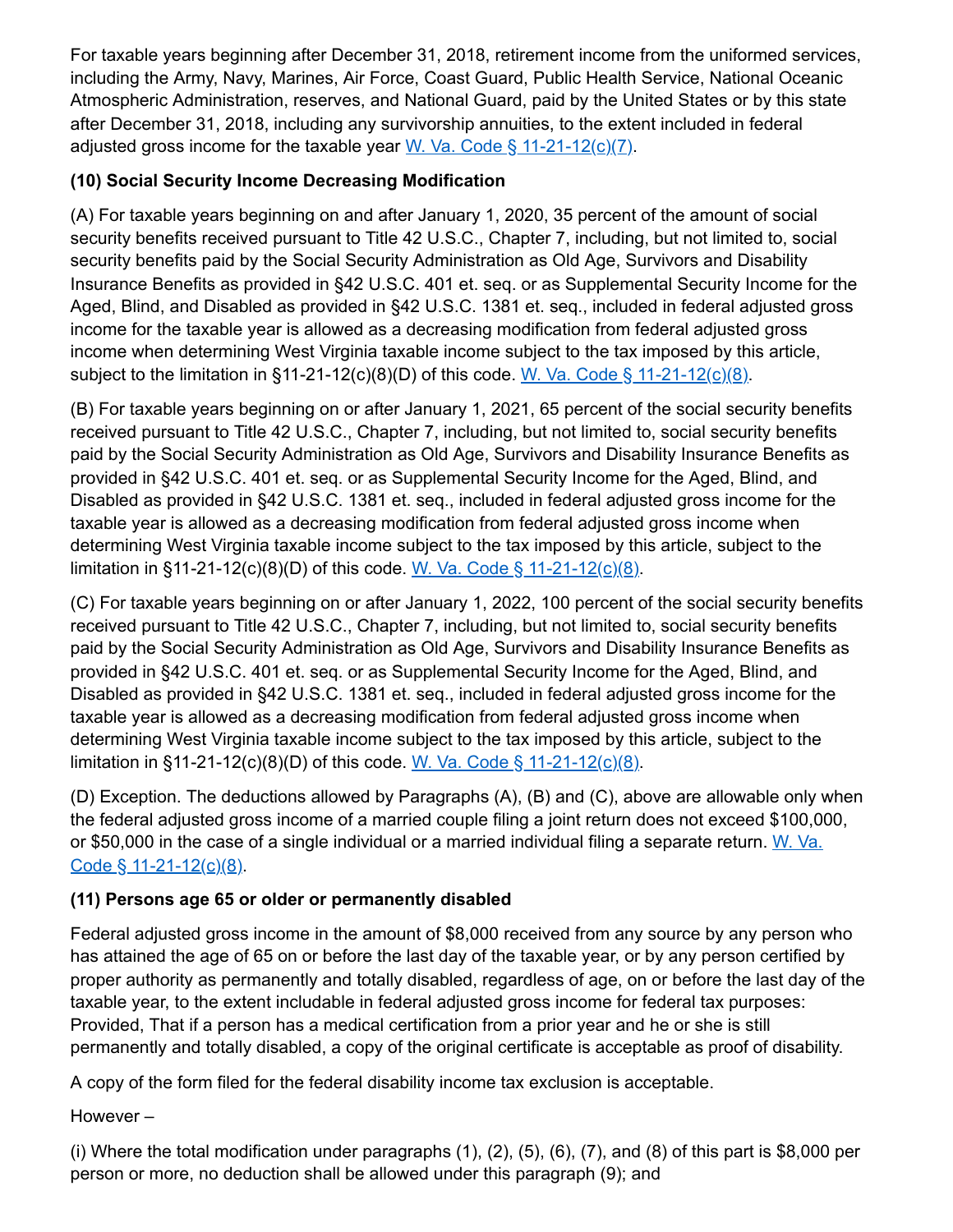(ii) Where the total modification under paragraphs (1), (2), (5), (6), (7) and (8) of this part is less than \$8,000 per person, the total modification allowed under this paragraph (9) for all gross income received by that person shall be limited to the difference between \$8,000 and the sum of modifications under paragraphs (1), (2), (5), (6), (7) and (8) of this part. W. Va. Code  $\S$  11-21-12(c)(9).

#### **(12) Surviving spouse of persons age 65 or older or permanently or totally disabled**

Federal adjusted gross income in the amount of \$8,000 received from any source by the surviving spouse of any person who had attained the age of 65 or who had been certified as permanently and totally disabled, to the extent includable in federal adjusted gross income for federal tax purposes.

However –

(i) Where the total modification under paragraphs  $(1)$ ,  $(2)$ ,  $(5)$ ,  $(6)$ ,  $(7)$ ,  $(8)$  and  $(9)$  of this part is \$8,000 or more, no deduction is allowed under this paragraph (10); and

(ii) Where the total modification under paragraphs (1), (2), (5), (6), (7), (8) and (9) of this part is less than \$8,000 per person, the total modification allowed under this paragraph (10) for all gross income received by that person is limited to the difference between \$8,000 and the sum of paragraphs (1), (2), (5), (6), (7), (8) and (9) of this part. W. Va. Code  $\S$  11-21-12(c)(10).

#### **(13) Contributions to medical savings account**

The first \$2,000 of contributions from any source to a medical savings account established by or for the individual pursuant to [Section 33-15-20](http://www.wvlegislature.gov/wvcode/chapterentire.cfm?chap=33&art=15§ion=20) of the Code, plus interest earned on the account, to the extent includable in federal adjusted gross income for federal tax purposes is an allowable deduction from federal adjusted gross income.

For married individuals filing a joint return, the maximum deduction under this paragraph (11) is computed separately for each individual. W. Va. Code  $\S$  11-21-12(c)(11)

#### **(14) Other income State is prohibited from taxing**

The amount of any other income which this state is prohibited from taxing under the laws of the United States, to the extent included in federal adjusted gross income, is an allowable deduction from federal adjusted gross income. [W. Va. Code § 11-21-12\(c\)\(12\)](http://www.wvlegislature.gov/wvcode/ChapterEntire.cfm?chap=11&art=21§ion=12).

#### **(15) Modification for West Virginia fiduciary adjustment**

There is added to, or subtracted from, federal adjusted gross income, as the case may be, the taxpayer's share, as beneficiary of an estate or trust, of the West Virginia fiduciary adjustment determined under [Section 11-21-19](http://www.wvlegislature.gov/wvcode/ChapterEntire.cfm?chap=11&art=21§ion=19) of the Code. [W. Va. Code § 11-21-12\(d\)](http://www.wvlegislature.gov/wvcode/ChapterEntire.cfm?chap=11&art=21§ion=12).

#### **(16) Partners and S corporation shareholders**

The amounts of modifications required to be made under this section by a partner or an S corporation shareholder, which relate to items of income, gain, loss or deduction of a partnership or an S corporation, shall be determined under [Section 11-21-17](http://www.wvlegislature.gov/wvcode/ChapterEntire.cfm?chap=11&art=21§ion=17) of the Code. [W. Va. Code § 11-21-12\(e\)](http://www.wvlegislature.gov/wvcode/ChapterEntire.cfm?chap=11&art=21§ion=12).

#### **(17) 529 College savings plan payments**

The amount of any payment made under a prepaid tuition contract or other college savings plan administered by the board, Board of Trustees of the College Prepaid Tuition and Savings Program established in [Article 30, Chapter 18](http://www.wvlegislature.gov/wvcode/code.cfm?chap=18&art=30) of the Code, is allowed as a decreasing modification to federal adjusted gross income, but only to the extent the amount is not allowable as a deduction when arriving at the taxpayer's federal adjusted gross income for the taxable year in which the payment is made.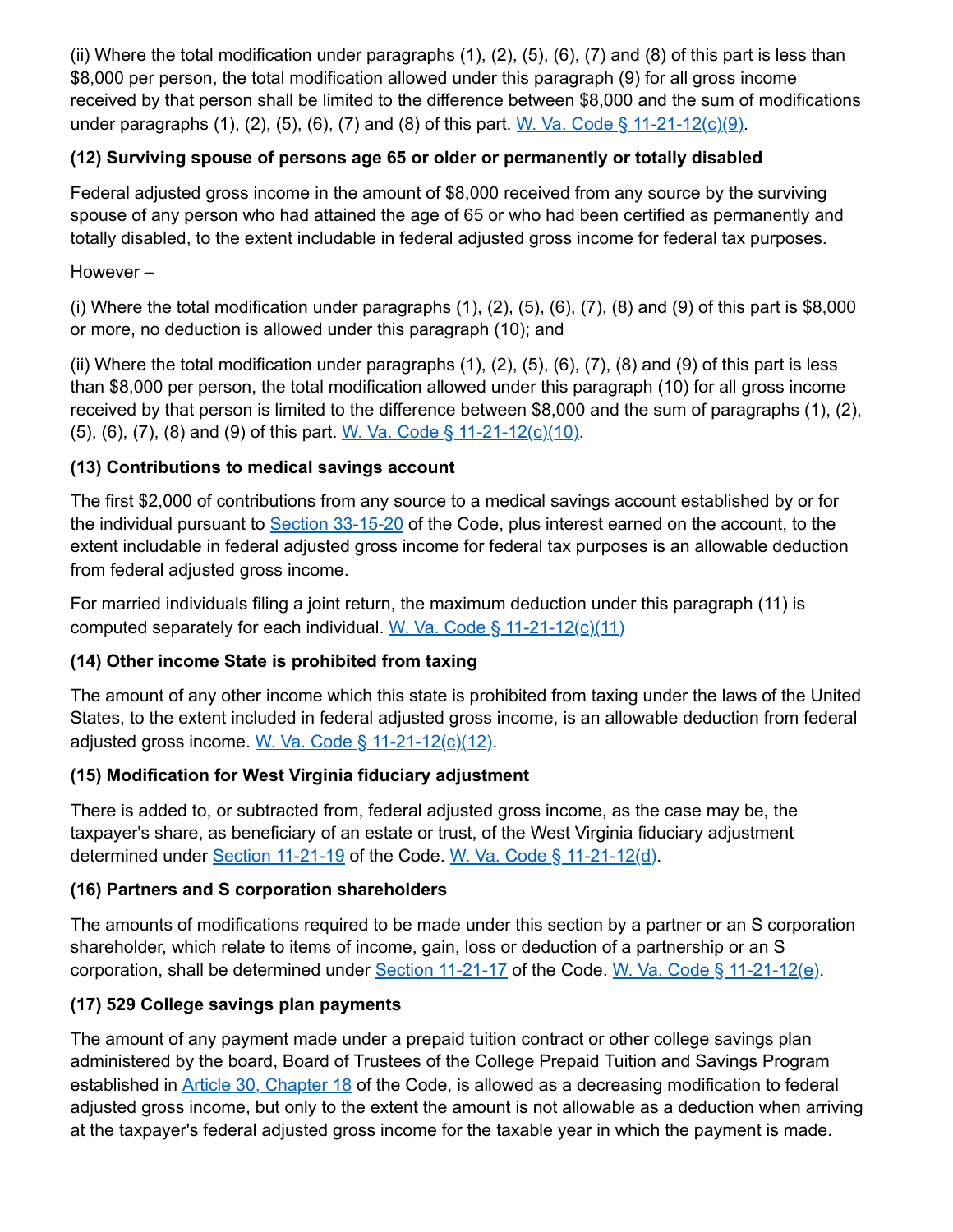The taxpayer may also elect to carry forward this modification over a period not to exceed four five taxable years after the taxable year in which the payment was made. [W. Va. Code § 11-21-12\(a\)](http://www.wvlegislature.gov/wvcode/ChapterEntire.cfm?chap=11&art=21§ion=12).

#### **(18) Long-term care insurance premiums**

The amount of any payment during the taxable year for premiums for a long-term care insurance policy, as defined in [Section 33-15A-4](http://www.wvlegislature.gov/wvcode/code.cfm?chap=33&art=15A) of the Code, that offers coverage to either the taxpayer, the taxpayer's spouse, parent or a dependent as defined IRC § 152, as amended, is allowed as a decreasing modification to federal adjusted gross income, but only to the extent the amount is not allowable as a deduction when arriving at the taxpayer's federal adjusted gross income for the taxable year in which the payment is made. W. Va. Code  $\S$  11-21-12(c).

# **(19) Certain pay for active-duty service pursuant to Executive Order**

Active-duty military pay received for the period of time an individual is on active duty as a member of the National Guard or armed forces reserve called to active duty pursuant to an Executive Order of the President of the United States for domestic security duty is an authorized modification reducing federal adjusted gross income, but only to the extent the active-duty military pay is included in federal adjusted gross income for the taxable year in which it is received. [W. Va. Code § 11-21-12e\(a\)](http://www.wvlegislature.gov/wvcode/ChapterEntire.cfm?chap=11&art=21§ion=12).

# **(20) Certain active-duty pay in year of separation from active military service**

The amount of active-duty military pay received by a resident individual who is on active duty for thirty continuous days or more in the armed forces of the United States, the National Guard or armed forces reserve is allowed a modification reducing federal adjusted gross income for the taxable year in which the individual has separated from active military service, but only to the extent the active-duty military [pay is included in federal adjusted gross income for the taxable year in which it is received.](http://www.wvlegislature.gov/wvcode/ChapterEntire.cfm?chap=11&art=21§ion=12) W. Va. Code § 11-21-12e(b).

# **(21) Qualified WV turnpike tolls**

Any payment during the taxable year for amounts expended by an individual for tolls paid electronically through use of a West Virginia Parkways, Economic Development and Tourism Authority PAC card (parkways authority commuter card) account for noncommercial commuter passes for travel on toll roads in West Virginia, not including amounts paid as refundable transponder deposits or amounts reimbursed by an employer or otherwise, is allowable as a decreasing modification to federal adjusted gross income, but only to the extent the amount is not allowable as a deduction when arriving at the taxpayer's federal adjusted gross income for the taxable year in which the payment is made.

In the case of a single person, a head of household or a married couple filing a joint return, or a married person filing a separate return, this authorized modification reducing federal adjusted gross income applies only to the portion of the expended amount that equals or exceeds \$25 and the total amount deducted for a taxable year may not exceed \$1,000.

The amount of any qualified tolls paid and eligible for this decreasing modification and not used in the taxable year when paid may be carried forward for up to three taxable years after the taxable year in which the tolls were paid. Qualified toll payments not used by the end of the carry forward period are forfeited. [W. Va. Code § 11-21-12\(h\)](http://www.wvlegislature.gov/wvcode/ChapterEntire.cfm?chap=11&art=21§ion=12).

# **(22) Contributions to qualified trust for child with autism**

A decreasing modification to federal adjusted gross income is allow for qualifying contributions to a qualified trust maintained for the benefit of a child with autism.

This deduction may not exceed \$1,000 per year for individual filers and persons who are married but filing separately, and \$2,000 per year for persons who are married and filing a joint return.